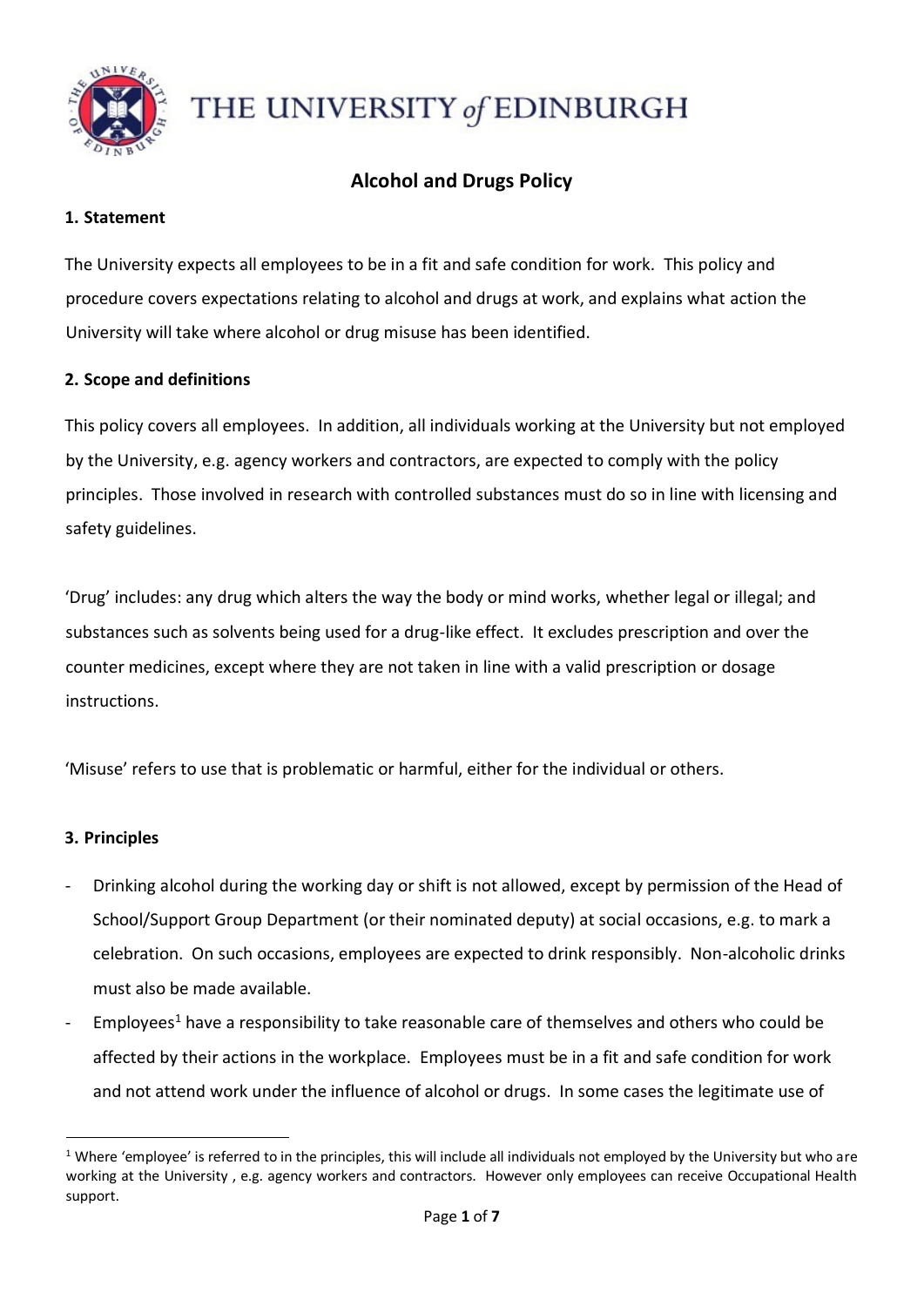prescribed medication can adversely affect an employee's ability to do their job. In these cases, the employee must inform their line manager of the adjustments required to their role so that the manager can adjust their duties .

- Employees must not possess, buy, sell, or use drugs at work. The University will report criminal activity related to drug misuse to the police.
- The taking of alcohol or drugs during the working day or shift or being under the influence of such substances during the working day or shift is a serious disciplinary offence. Misuse of alcohol or drugs outside of the working day or shift where it affects an employee's performance, conduct, attendance or safety at work will also be subject to formal action.
- The University will support employees who recognise they have an alcohol or drug problem and are willing to seek help through Occupational Health.
- Managers will handle information sensitively, confidentially, and in line with Records Management guidance.

# **4. Policy History and Review**

Approval Date: May 2018 Approved By: CJCNC

Year of Next Review: 2020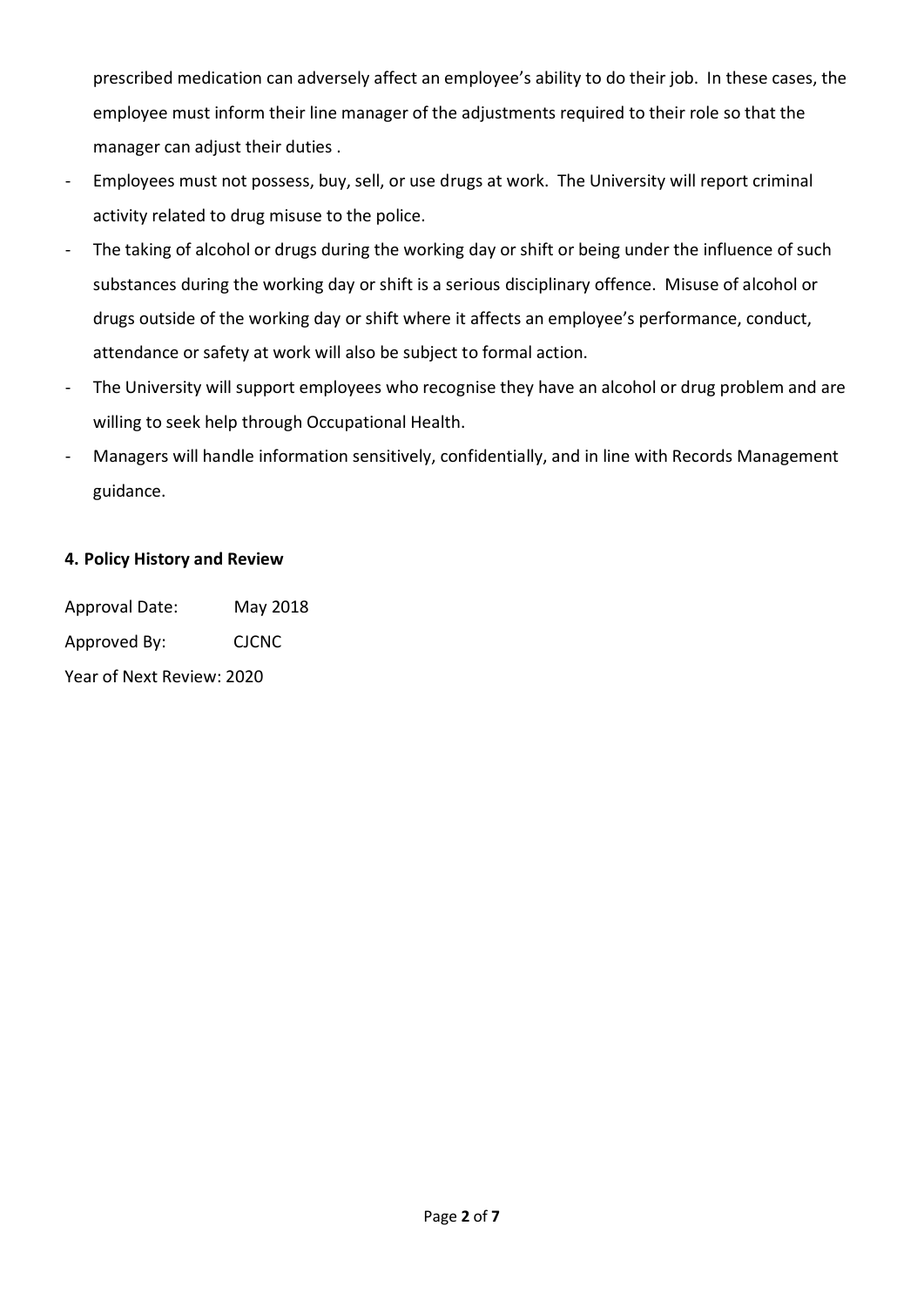#### **Procedure**

# **1. Alcohol or drugs on University premises**

Employees must not drink alcohol or take drugs during the working day or shift, or be under the influence of such substances during the working day or shift. Employees drinking alcohol or taking drugs during the working day or shift will be investigated as part of the disciplinary procedure. Exceptions to this will be for medicines taken in line with a valid prescription or dosage instructions, or where alcohol is served at work with the permission of the Head of School/Support Group Department (or their nominated deputy) for social events, e.g. to mark a celebration. On such occasions, employees are expected to drink responsibly. Non-alcoholic drinks must also be made available.

If an employee is taking medication which is adversely affecting their ability to do their job, they must inform their line manager of the adjustments required to their role. The manager must then adjust the employee's duties to ensure the safety of the employee and others. For example, the employee should not drive or operate machinery if they are taking medication which may cause drowsiness. Occupational Health advice can be sought on potential adjustments to the role.

Possessing, buying or selling drugs at work is also not permitted and will be investigated as part of the disciplinary procedure. Should criminal activity be suspected, the University will report its suspicions to the police.

# **2. Managing staff under the influence of alcohol or drugs**

Colleagues who suspect an employee may be working under the influence of alcohol or drugs must seek advice from their local College/Support Group HR Advisor or speak to the employee's line manager. If it is unclear who the employee's manager is, the concerned colleague should report their concerns to their local College/Support Group HR Advisor.

An employee suspected of being under the influence of alcohol or drugs will be informed that this is not acceptable and sent home on full pay by an appropriate manager, normally their line manager.

The manager sending the employee home will inform their local College/Support Group HR Advisor. The manager will also consider whether it is safe for the employee to travel home independently or whether they need to be assisted.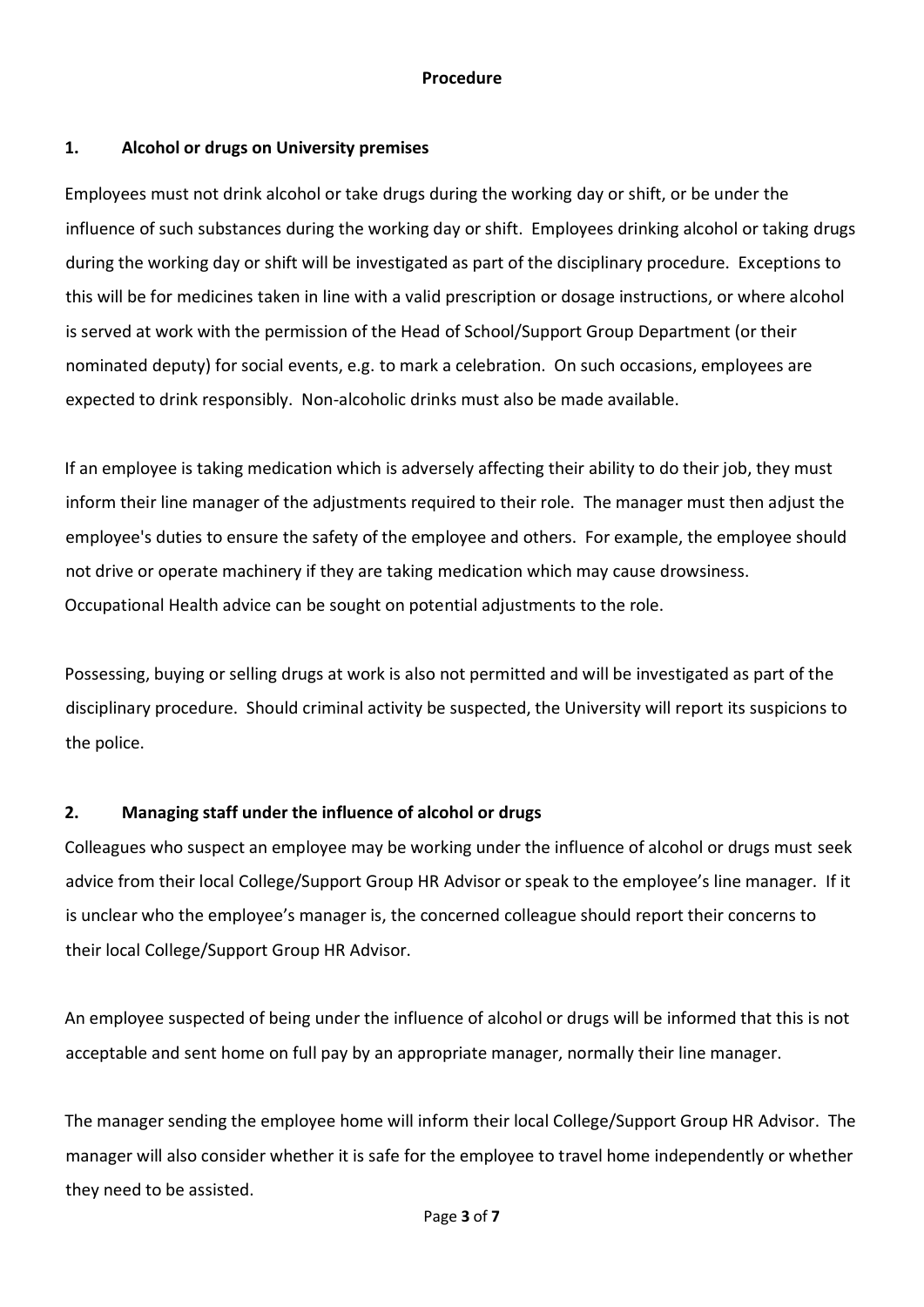Note: If the employee holds an honorary contract with the NHS, the manager will also inform the employee's Clinical Director.

On the employee's return to work, the manager must meet the employee to carry out a brief factfinding investigation and follow the disciplinary procedure. If the manager has cause to suspect criminal activity related to the misuse of drugs, they must seek advice from their local College/Support Group HR Advisor on reporting these suspicions to the police. If the employee discloses that they have an alcohol or drug problem and is willing to seek and accept help, the employee will be referred to Occupational Health (see Section 4).

If the fact-finding investigation confirms there is a disciplinary case to answer and where an alcohol or drug problem is disclosed, in most cases disciplinary action will be suspended while the employee seeks professional help via Occupational Health. Note: where misuse of alcohol or drugs involves gross misconduct, disciplinary action will not be suspended.

# **3. Supporting staff with an alcohol or drug problem**

#### **Individual Awareness**

For support to be offered by the University, an employee who recognises they have an alcohol or drug problem must inform their manager who will refer them to Occupational Health (see Section 4).

#### **Colleague Awareness and Support**

If an employee is aware that a colleague has an alcohol or drug problem (see Appendix 1 for information on recognising signs of substance misuse), they can encourage the colleague to acknowledge their problem and to seek professional help. The employee should also alert their local College/Support Group HR Advisor or the colleague's manager to their concerns. If it is unclear who the employee's manager is, the concerned colleague should report their concerns to their local College/Support Group HR Advisor.

#### **Manager Awareness and Support**

If a manager is made aware or suspects that a member of their team has an alcohol or drug problem, they should seek advice from their local College/Support Group HR Advisor.

Page **4** of **7**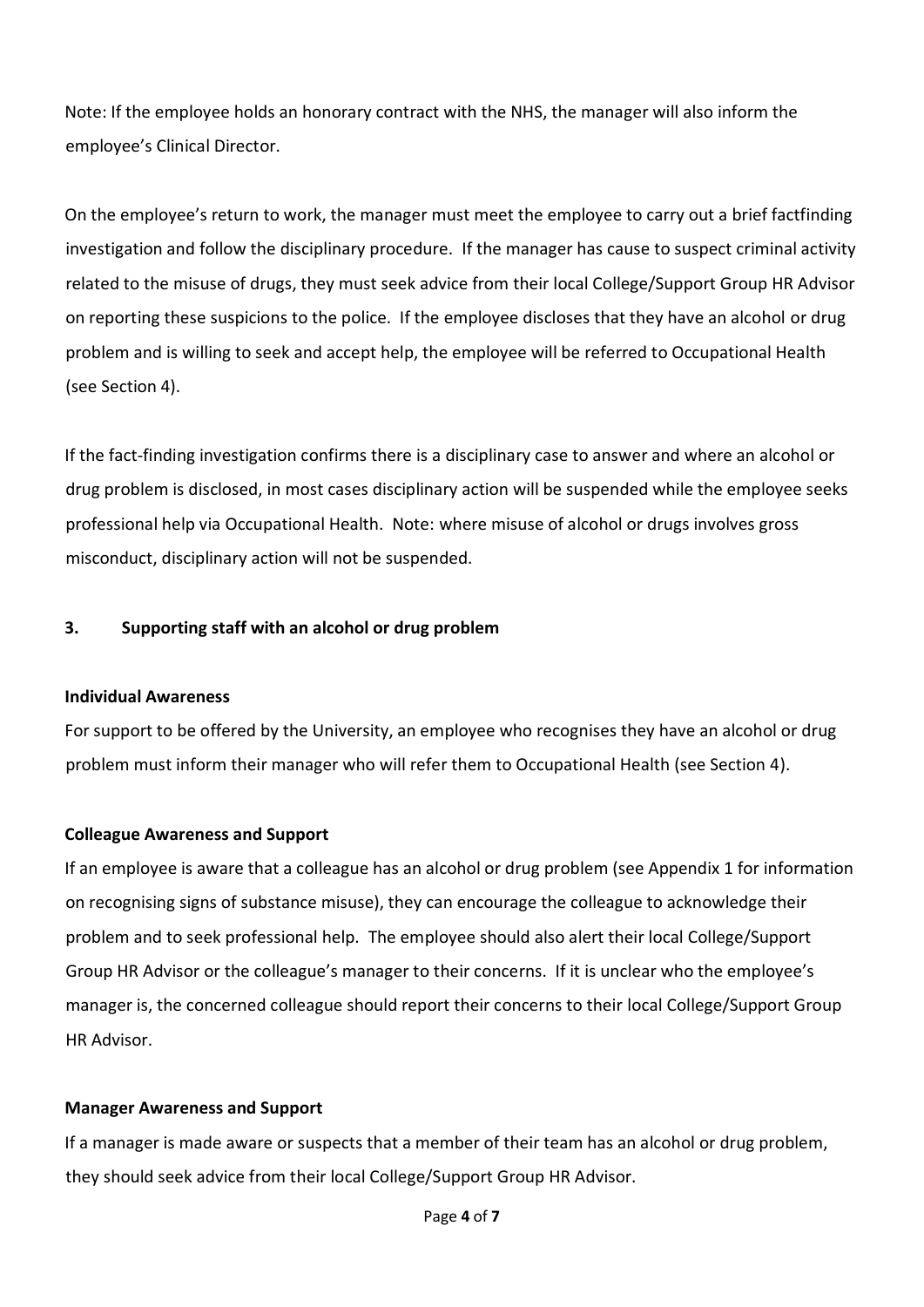The manager must meet with the employee to raise their concerns. The manager must give examples of when the employee's attendance, behaviour and/or performance has been a cause for concern and ask if these are due to an underlying problem with alcohol or drugs. The manager must also express concern for the health and welfare of the employee and highlight the available support via Occupational Health.

Where the employee confirms they have a problem or suspects they have a problem, the manager must refer the employee to Occupational Health (see Section 4). Note: Where the employee holds more than one contract with the University or if the employee holds an honorary contract with the NHS, the manager will also inform the employee's other manager/Clinical Director of the employee's disclosure. Following the employee's disclosure, the manager must do a risk assessment to consider if any changes should be made to the employee's duties, in particular if the employee's role involves safety critical duties (e.g. driving, clinical duties, operating machinery). This risk assessment should be reviewed following OH advice.

Where the employee denies having a problem with alcohol or drugs, the manager must make it clear to the employee that they will manage their attendance, behaviour and/or performance in line with the appropriate policy and without the support available through this policy.

# **4. Referral to Occupational Health and Treatment**

# **4.1 Referral and Consent to Treatment**

The referral to Occupational Health must be made by the manager with the employee's knowledge of the purpose of the referral. It is not Occupational Health's role to inform the employee that the manager suspects the employee has an alcohol or drug problem. Referral information is available at: <https://www.ed.ac.uk/health-safety/occupational-health/managers/referral/management-referral>

At the Occupational Health (OH) referral, the employee will be asked to give their consent to:

- attending OH consultations,
- following a treatment plan,
- allowing OH to request medical reports, and
- allowing OH to provide reports to the manager and HR.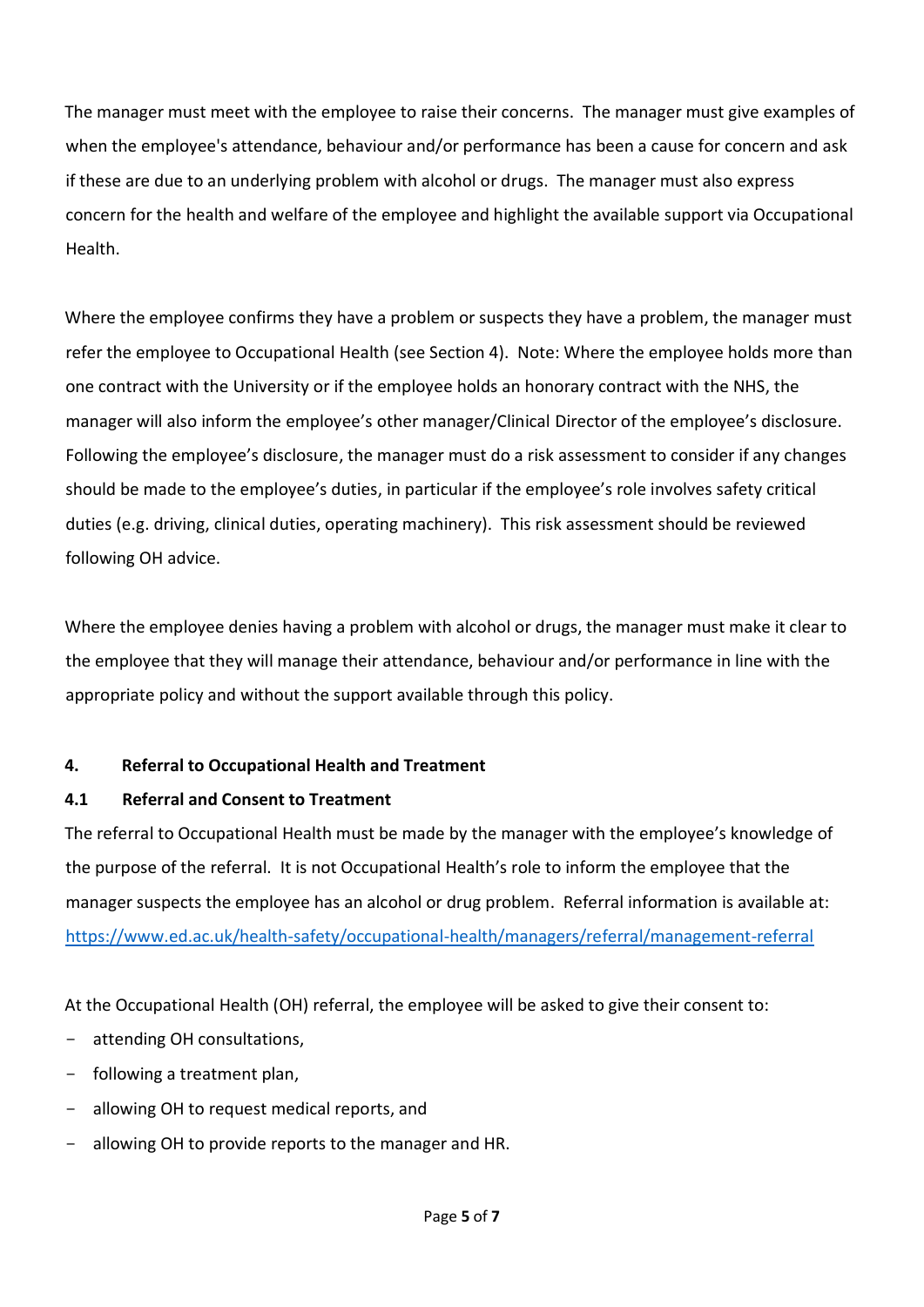Refusal to provide consent will result in withdrawal of OH support for treatment under the terms of this policy, and OH will inform the manager of this. The manager must then contact their local College/Support Group HR Advisor to seek advice on next steps.

# **4.2 During Treatment**

During treatment, the employee may either be at work or on sick leave. Sick pay entitlement is covered in the [Conditions of Employment.](https://www.ed.ac.uk/human-resources/policies-guidance/conditions-service) Employees attending work during treatment will be allowed reasonable paid time off work to attend counselling or other appointments.

If the employee fails to attend a scheduled appointment, OH will ascertain the reason for this, and before a further appointment is offered, discuss with the manager whether OH support should continue to be offered.

An employee may be offered a six month extension to a treatment plan if the original timescales will not be met but OH advises the employee is making good progress in their recovery. Any extension requires agreement from the manager and OH.

If the employee fails to comply with their treatment plan, or the expected progression is not met within the agreed timescales, OH will inform the employee and their manager. The manager must then seek advice from their local College/Support Group HR Advisor regarding next steps, e.g. re-instating the disciplinary procedure.

# **5. Following Treatment**

When the employee has completed their treatment plan and made the expected recovery, OH will inform the individual and their manager. The manager will meet with the employee to acknowledge this and explain that they will manage the employee's attendance, behaviour or performance as normal.

If the employee appears to have a relapse, the manager must seek advice from their local College/Support Group HR Advisor regarding appropriate next steps. Further advice from OH may be requested and consideration will be given to whether additional treatment and rehabilitation time is appropriate in the circumstances.